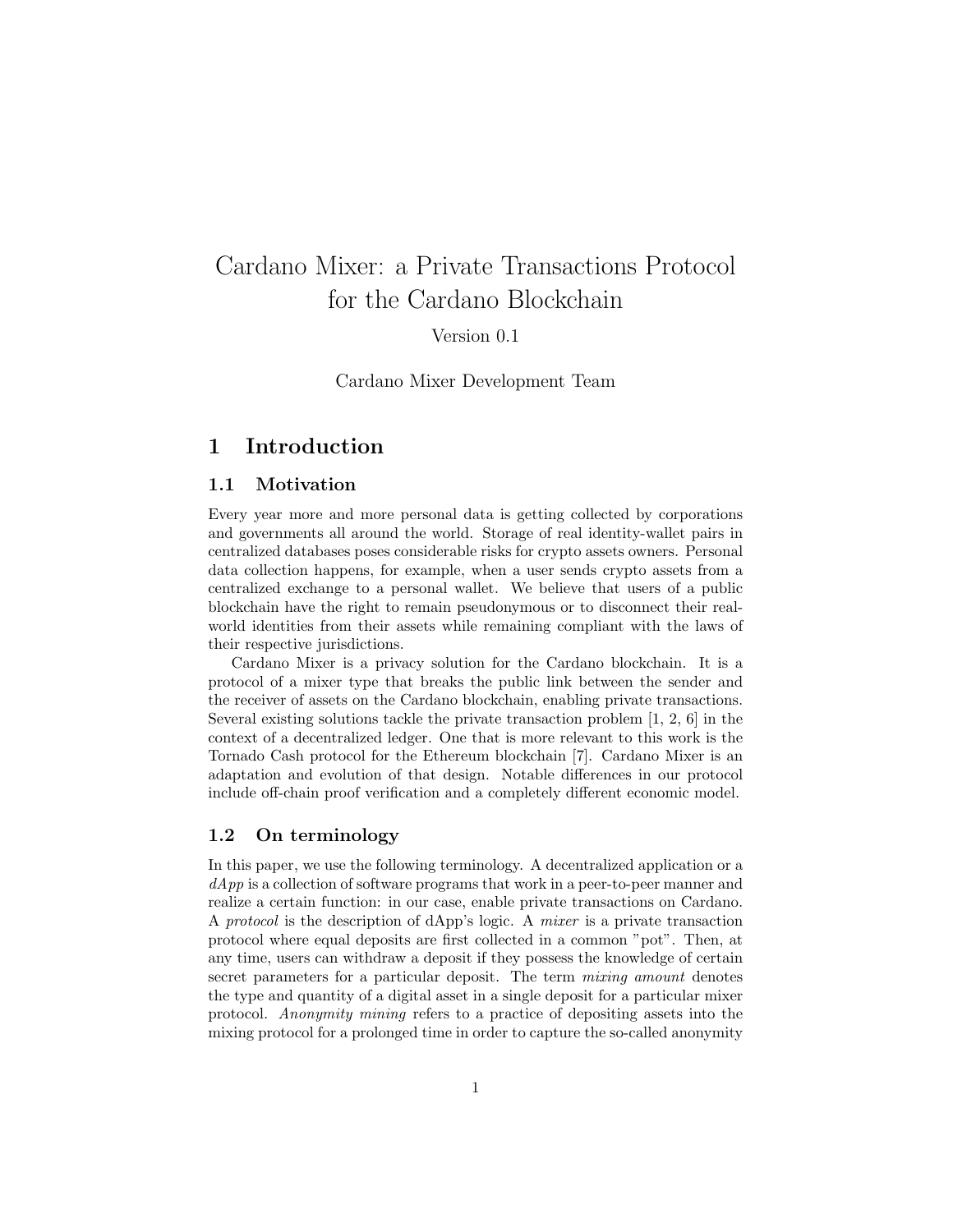mining rewards. The miners are awarded with *anonymity points* based on the number of deposits they waited before withdrawing. These anonymity points can be then exchanged for the anonymity mining rewards.

#### 1.3 Zero-knowledge proofs and setup ceremony

In order to break the link between the sending and the receiving wallets, we use zero-knowledge proofs of knowledge. In particular, we chose the Groth16 algorithm from [4] for the proof construction and verification. Our choice is motivated primarily by the proof size. Algorithms without trusted setup (e.g., [5, 6, 8]) have the proof bit length significantly higher than the Groth16 algorithm (the difference is 20 times or more). With shorter proofs, we have smaller transaction fees than otherwise, which is especially important for mixers with smaller mixing amounts.

Thus, we will have a trusted setup ceremony with users participating in the creation of a common reference string (CRS), a public bytestring that is produced using inputs from all contributors. For the protocol's security, it is sufficient that at least one contributor destroyed the random seed that was used to produce their input. To encourage participation, a significant portion of tokens will be distributed between the contributors (see below).

## 2 Mixer design

In this section, we describe the algorithms behind the protocol and the components that constitute our dApp.

#### 2.1 Notations

Let  $\mathbb{Z}_p$  be a field of integers modulo p. Let H:  $(Z_p, Z_p) \rightarrow Z_p$  be a hash function. Let  $\mathcal T$  be a Merkle tree of height d, where each non-leaf node hashes its 2 children nodes with H. Given a leaf value  $L \in Z_p$ , a position  $l \in 1, \ldots, 2^d$ in a tree, and a co-path  $O \in \mathbb{Z}_p^d$ , let  $\mathcal{R}(L, l, O)$  be the corresponding root value.

## 2.2 The model

The core protocol functionality includes four functions: deposit, withdraw, and claim rewards.

The mixer is a state machine with the state consisting of the following components:

- Merkle trees  $\mathcal T$  and  $\mathcal T'$  with all its leaves initially set to 0 values;
- current indices  $l_c, l'_c \in 2^d$  (initially set to 0);
- current co-paths  $O_c$ ,  $O'_c$ ;
- current reward shares number  $S$  (see Section 3.5).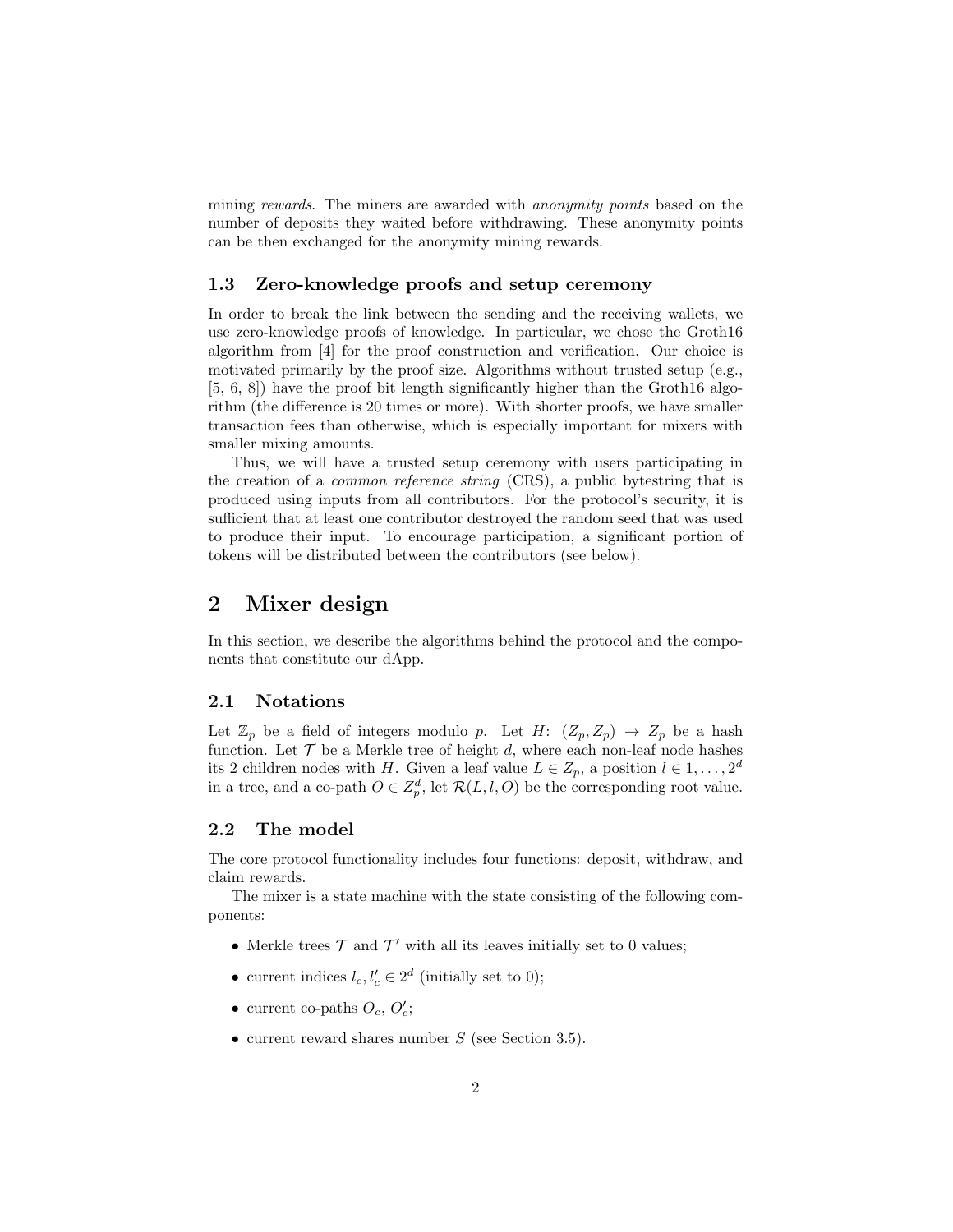Leaves of  $\mathcal T$  are gradually filled with public parameters  $L$  associated with each deposit. Similarly, upon withdrawal, the reward's public parameter  $L'$  is placed into another Merkle tree  $\mathcal{T}'$ . It can be then withdrawn into a shielded account using collect rewards function. Finally, the rewards can be withdrawn from the protocol using claim rewards function.

When  $\mathcal T$  is completely filled, a new Merkle tree is created for future deposits. We call this a *mixer cycle*.

Currently, all functions barring deposit are performed with the help of relayers: a randomly chosen relayer checks the cryptographic proof and submits the corresponding transaction on behalf of the user.

Let C be the mixing amount of a mixer. Let  $f_d$  be the total fees paid by the depositor. It is assumed that asset values and wallet addresses were *safely converted* to  $\mathbb{Z}_p$  numbers.

#### 2.2.1 Deposit

Let A be a public address of the withdrawing wallet. Deposit function does the following:

- 1. generates private parameters  $(k, r) \in \mathbb{Z}_p^2$ ;
- 2. computes the new leaf  $L = H(H(A, k), r)$  and the new co-path O;
- 3. sends a transaction with value  $C + f_d$  and data  $(L, O)$ .

The data  $(L, O)$  acts as input and updates the state machine accordingly.

#### 2.2.2 Withdraw

Assume the user knows private parameters  $(k, r)$  associated with the deposit for wallet address A. Then they may compute leaf value  $L$ , its index  $l$ , and its co-path  $O$ . Let  $A'$  be a reward withdrawal address. The number of anonymity points awarded is  $p(l) = l_c - l - 1$ . Consider now the following arithmetic circuit.

$$
R = \mathcal{R}(L, l, O),
$$
  
\n
$$
L = H(H(A, k), r),
$$
  
\n
$$
L' = H(H(H(p(l), A'), k'), r'),
$$
  
\n
$$
h = H(0, k),
$$
  
\n
$$
A \neq A'.
$$
\n(1)

where  $(R, A, h, L')$  are *public* inputs and  $(O, l, k, r, A', k', r')$  are *private* inputs. Withdraw function does the following:

- 1. generates private parameters  $(k', r') \in \mathbb{Z}_p^2$  for the rewards mixer;
- 2. computes the new leaf  $L' = H(H(H(p(l), A'), k'), r')$  and the new co-path  $O'$  for the rewards tree  $\mathcal{T}'$ ;
- 3. computes the cryptographic proof of knowledge of a valid assignment for arithmetic circuit (1);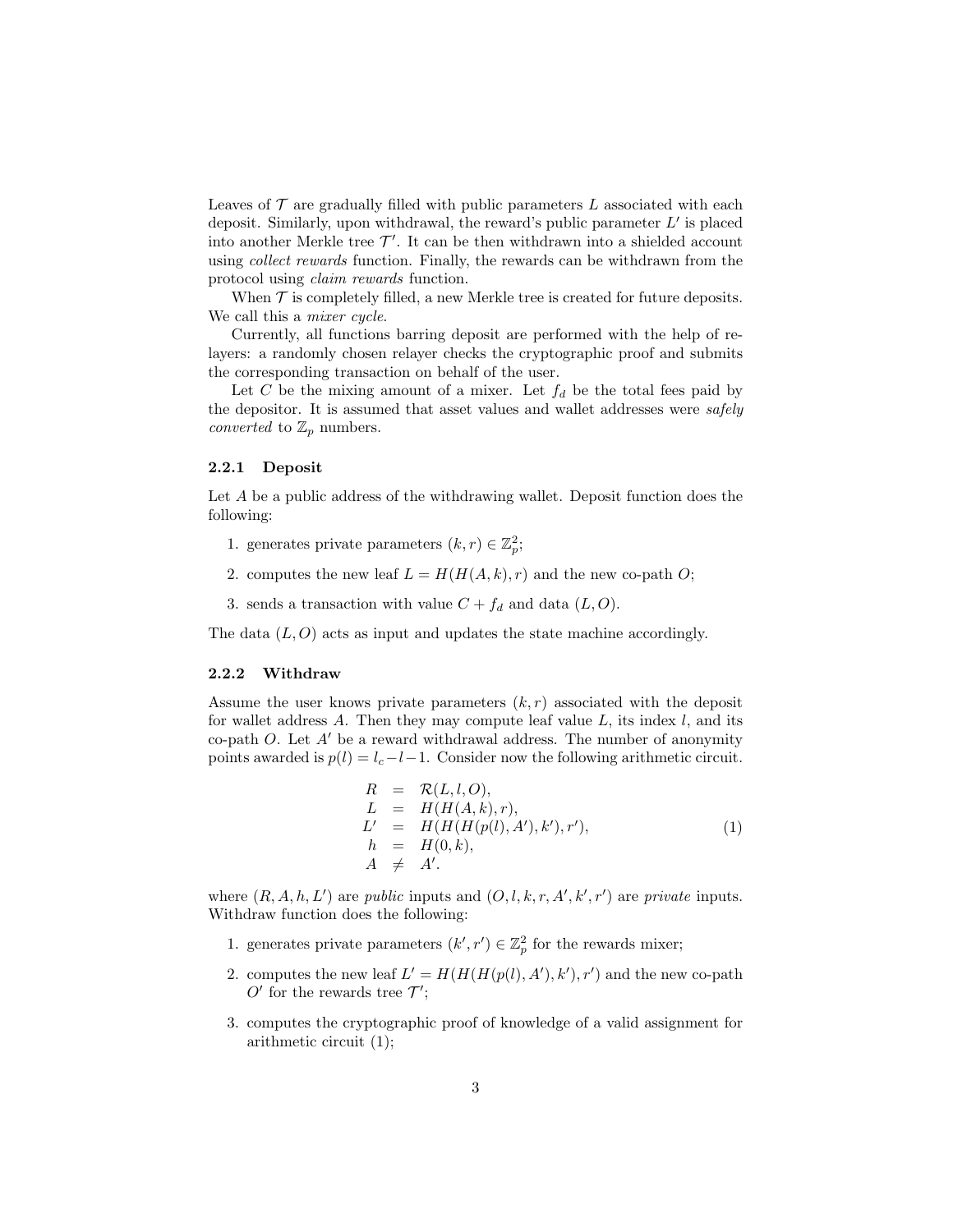4. sends the reward data  $(L', O')$ , the public parameters  $(R, A, h, L')$ , and the proof to one of the relayers.

#### 2.2.3 Collect rewards

Assume the user knows private parameters  $(k, r)$  associated with the uncollected reward of  $p$  anonymity points for wallet address  $A$ . Then they may compute leaf value  $L$ , its index  $l$ , and its co-path  $O$ . Suppose they also have a shielded account with the balance  $v_1$  and the associated private parameter  $v_2$ . Let  $V(p)$ be the current mining reward for  $p$  anonymity points (see Section 3.5). Then they may compute the old hash  $h_v$  and the new hash  $h'_v$  (using a new private parameter  $v_3$ ). Consider now the following arithmetic circuit.

$$
R = \mathcal{R}(L, l, O), \nL = H(H(H(p, A), k), r), \n h = H(0, k), \n h_v = H(v_1, v_2), \n h'_v = H(v_1 + V(p), v_3).
$$
\n(2)

where  $(R, A, h, h_v, h'_v)$  are *public* inputs and  $(p, v_1, v_2, v_3, r)$  are *private* inputs. Collect rewards function does the following.

- 1. generates a private parameter  $v_3 \in \mathbb{Z}_p$ ;
- 2. computes the cryptographic proof of knowledge of a valid assignment for arithmetic circuit (2);
- 3. sends the public parameters  $(R, A, h, h_v, h'_v)$  and the proof to one of the relayers.

#### 2.2.4 Claim rewards

Assume the user knows their shielded account balance  $v_1$  and the associated private parameter  $v_2$ . Let w be a valid reward withdrawal amount (see below). Consider now the following arithmetic circuit.

$$
h_v = H(v_1, v_2), \n h'_v = H(v_1 - w, r), \n w \le v_1.
$$
\n(3)

where  $(w, h_v, h'_v)$  are *public* inputs and  $(v_1, v_2, v_3)$  are *private* inputs. Claim rewards function does the following.

- 1. generates a private parameter  $v_3$ ;
- 2. computes the cryptographic proof of knowledge of a valid assignment for arithmetic circuit (3);
- 3. sends the public parameters  $(w, h_v, h'_v)$  and the proof to one of the relayers.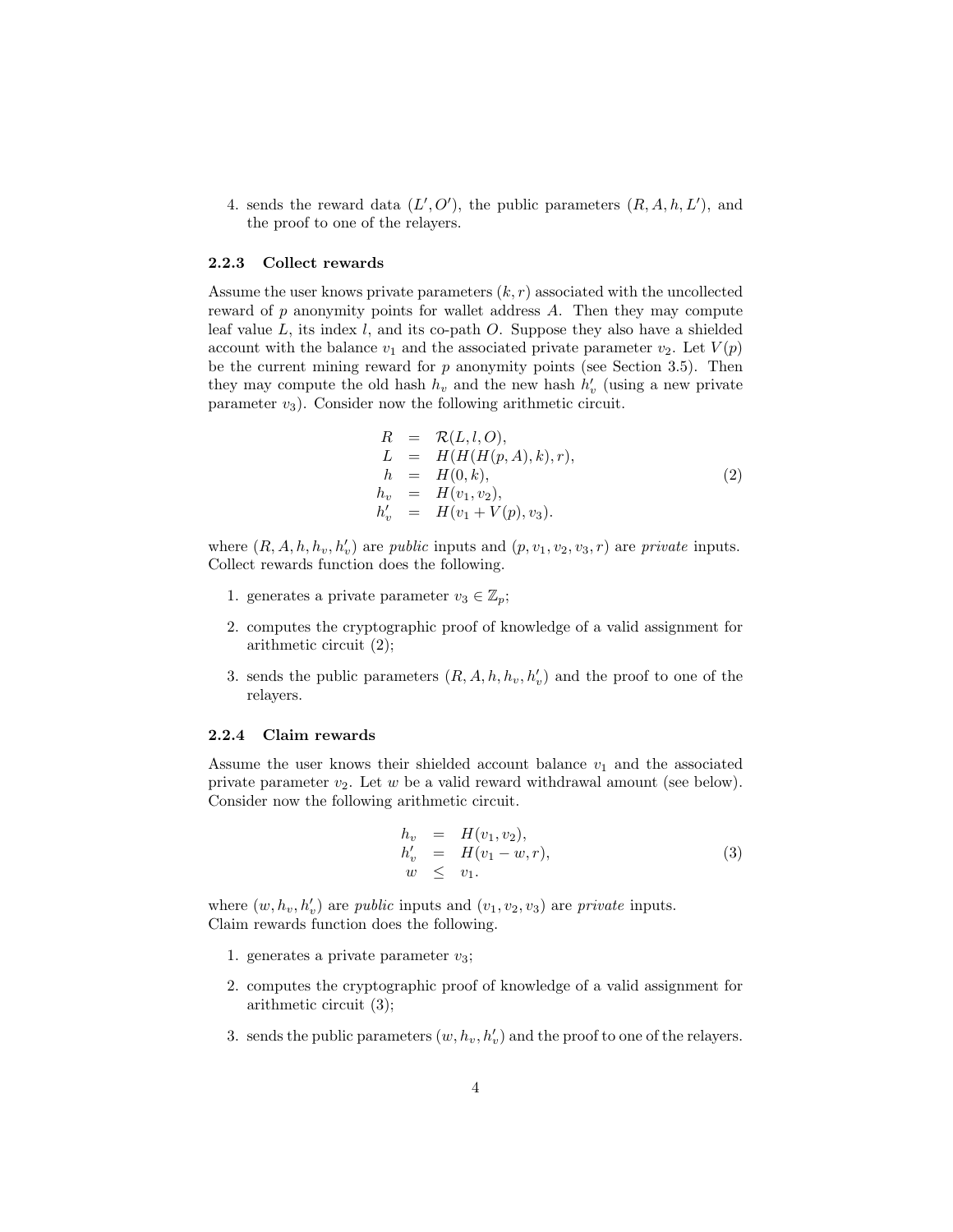## 2.3 Client app

In order to use the protocol, the user connects their wallet and chooses the desired mixing amount. Three mixers will be available at launch with mixing amounts equal to 200 ADA, 1000 ADA, and 10000 ADA, respectively. As the transaction volume increases, additional mixers for different assets and mixing amounts may be added.

The client app supports deposit, withdraw, collect rewards, and claim rewards functions described above. The reward withdrawal amount should be equal to  $5m\%$  of the mixing amount where  $m \in \{1, \ldots, 20\}.$ 

The client also has a *generate report* function that lists all interactions with the protocol according to the data stored on the user's machine. This report may serve as proof of compliance with laws of the user's jurisdiction.

## 2.4 Relay node app

A relay node is run by users who want to provide verification and relay services to other mixer users.

- Stake function sends the required funds to the staking script corresponding to a particular mixer. After that, the relayer becomes eligible to accept the client app requests.
- *Start* function activates the listening mode.
- *Stop* function deactivates the listening mode.
- Unstake function retrieve the staked funds from the staking script. It is only available at least 10 minutes after the last request has been processed.

It should be noted that withdrawal and reward collection transactions include posting the public parameter  $h$  on the blockchain to avoid the double spending.

# 3 Protocol token, economics and governance

### 3.1 MIX token

The protocol comes with a governance token with the symbol MIX. The token is used for two purposes.

First, it facilitates voting on protocol improvement proposals and usage of the project's treasury. Once the governance mechanisms are implemented, token holders will control the parameters of the protocol, vote on improvement proposals, and determine the direction of the project's future development. They will also vote on the allocation of treasury funds as they are unlocked.

Second, MIX tokens serve as collateral that relayers must stake to become a verifying and relaying service. As it was previously mentioned, proof verification is normally done off-chain by one of these relayers. Relayers submit transactions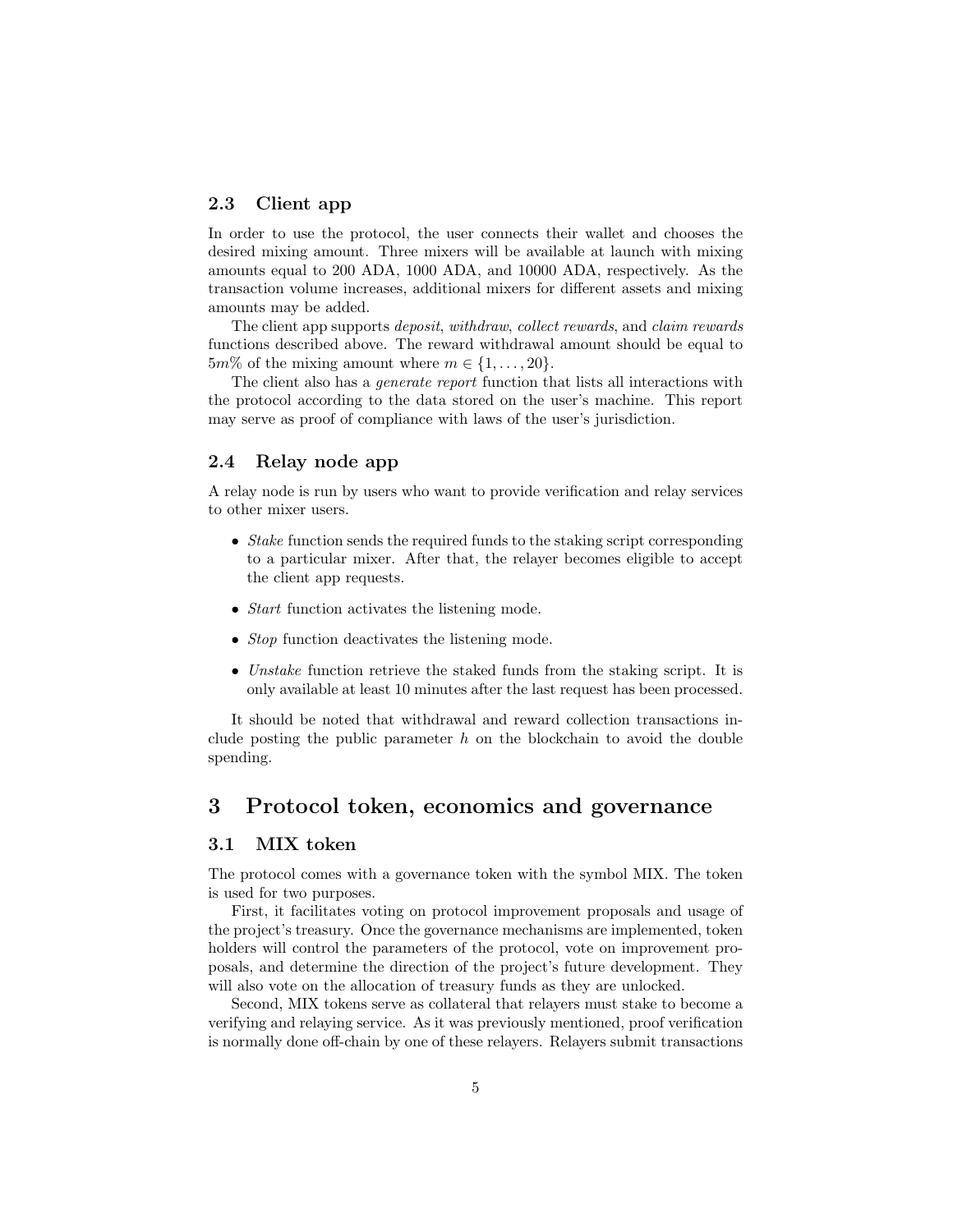on the user's behalf, allowing empty wallets to withdraw funds and anonymity mining rewards. The details on staking are given in Section 3.4.

## 3.2 Initial token distribution

The MIX token has a fixed supply of 100 000 000 tokens, minted at launch. The initial distribution of the token is summarized in the following pie chart.

Below we give the description of each category.

- 15 % of the tokens are airdropped to the participants of the trusted setup ceremony.
- 30 % of the tokens are airdropped to the early users of the protocol.
- Another 15 % of the tokens are airdropped to the early supporters of the project.
- Next,  $25\%$  of the tokens will constitute the project's treasury. Treasury tokens will start unlocking 6 months after the protocol release at the rate of 1% per month.
- The final 15 % will be given to the initial developers of the protocol and the dApp. The team tokens will be unlocked in 3 vesting tranches: 5% at the release, 5% after 6 months, and the last 5% after 12 months.

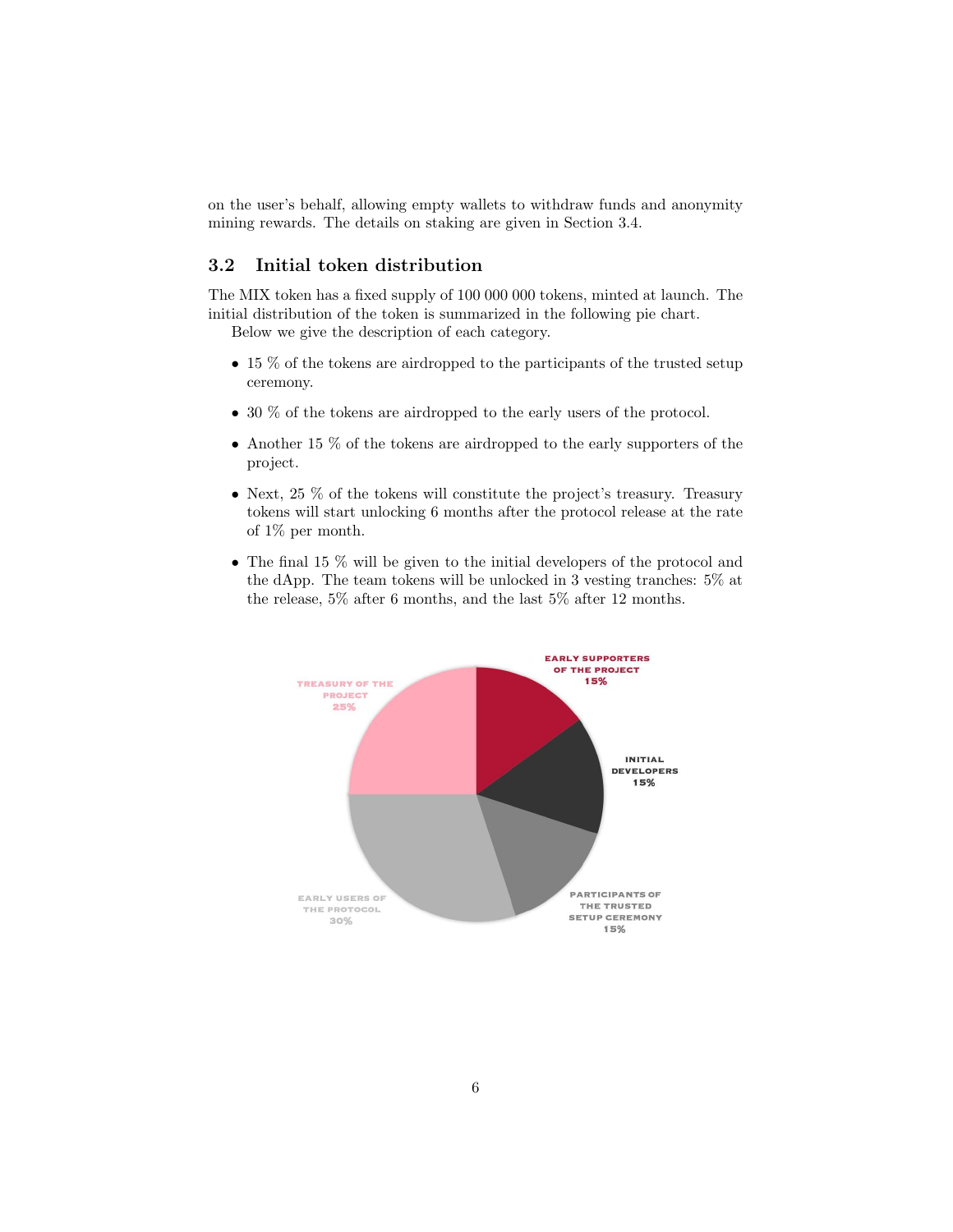## 3.3 Fees

Our protocol includes two distinct services:

- 1. anonymity mining;
- 2. proof verification and relaying.

Initially, we set the fees for both services at 0.1 % of the deposit. These values and many other protocol parameters could be adjusted through governance if needs be. Here is the complete fee structure paid by a user initiating a deposit:

- 0.1 % fee to the relayer and holders of the staked MIX tokens;
- 0.1 % fee to the anonymity mining pool;
- the Cardano network fee on withdrawal transaction;
- the Cardano network fee on deposit transaction.

The user withdrawing the funds does not have to pay anything. The relayer gets a network fee reimbursement plus their 0.1 % upon the confirmation of the withdrawal transaction. This way, a withdrawal can be initiated from a freshly created wallet.

When a user collects or claims the anonymity mining rewards, the fee is paid to the relayer. This fee is initially set to 1% of the reward plus the Cardano network fee on the transaction. For mixing assets other than ADA, we plan to use Babel fees when they are implemented [3].

#### 3.4 Token staking

In order to capture fees, relayers must stake MIX tokens. Every mixer requires a certain amount of tokens (plus the mixing amount) to be staked to become a relayer for that particular mixer. This value depends on the mixing amount and is initially set according to Table 1.

| Mixing amount   200 ADA   1000 ADA   10000 ADA |          |         |        |
|------------------------------------------------|----------|---------|--------|
| MIX stake                                      | $0.04\%$ | $0.2\%$ | $2~\%$ |

Table 1: MIX staking requirements.

Every relayer is restricted to one submitted transaction per minute (withdraw, collect rewards, and claim rewards).

There will be a separate scanner tool that searches for invalid transactions submitted by dishonest relayers. A transaction is deemed invalid if the verification algorithm run on-chain does not accept the proof posted by a relayer. In that case, the staked mixing amount is returned to the mixer, 75 % of staked MIX tokens are returned to the project's treasury, and 25 % of staked MIX tokens are given away as a bounty for exposing a dishonest relayer.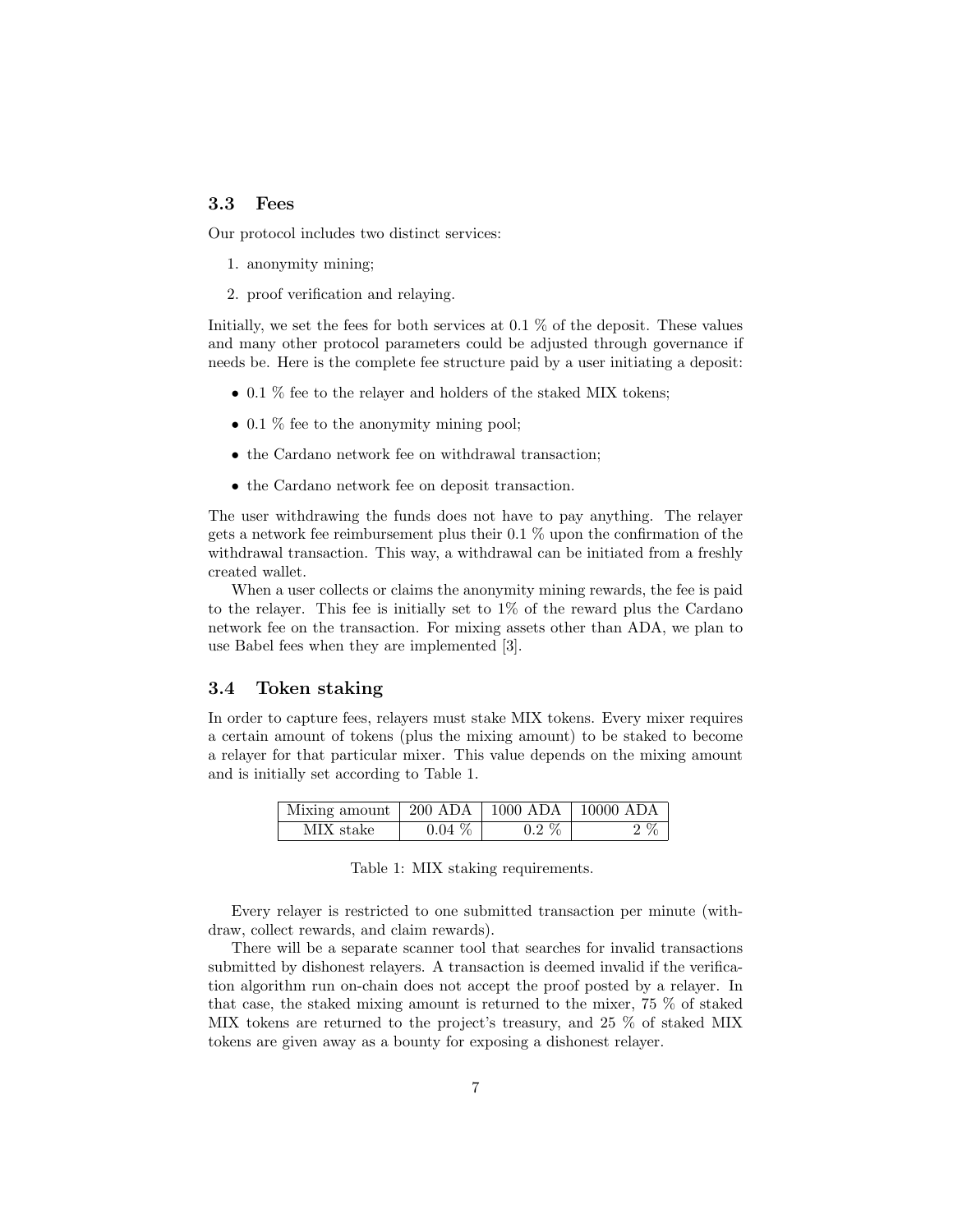#### 3.5 Anonymity mining

When users collect anonymity mining rewards, they send them to a shielded account. Once a certain minimal sum is collected on a shielded account, the miner may withdraw it. The mining reward is computed as follows. Let  $d$  be the height of the Merkle tree, f be the mining fee for a single deposit. Let  $K_i$ be the number of deposits in the tree at the time of  $j$ -th withdrawal. Then, after j withdrawals, the current shares number  $S_j$  is calculated as follows:

$$
S_j = S_{j-1} - (M - K_j), \quad S_0 = \frac{1}{2}M(M - 1)
$$

where  $M = 2^d$  is the maximal number of deposits in one cycle.

Suppose a miner makes a deposit, waits for  $p$  deposits to receive  $p$  anonymity points, and makes a withdrawal. The current mining reward is determined as follows

$$
V = \frac{p}{S_j}F
$$

where  $F = Mf$  is the total fees collected in one mixer cycle.

Let us comment on this reward scheme.

- The user's reward is proportional to the number of anonymity points  $p$ and to the total fees collected in one mixer cycle  $F$ ;
- At any point in time, the rewards are fully covered by the collected fees;
- The sum of all anonymity points in one mixer cycle is always equal to  $S_M$ ;
- If everyone waits until the end of the cycle to collect rewards, all collected anonymity mining fees will be distributed. Otherwise, the leftover fees are sent to the project's treasury.

For the first cycle, we set  $d = 10$ , resulting in  $M = 1024$  total deposits.

## 4 Mixer properties

Here we summarize the key protocol properties:

- At any time, the number of deposits in the mixer is always greater or equal than the number of withdrawals made (barring a dishonest relayer case);
- A dishonest relayer cannot cause damage to the protocol if there is at least one network node running the scanner app;
- Any deposit can be withdrawn once if the private parameters  $(k, r)$  and the withdrawal address A are known;
- A deposit can be withdrawn only to the address selected during the deposit (no transaction front-running);